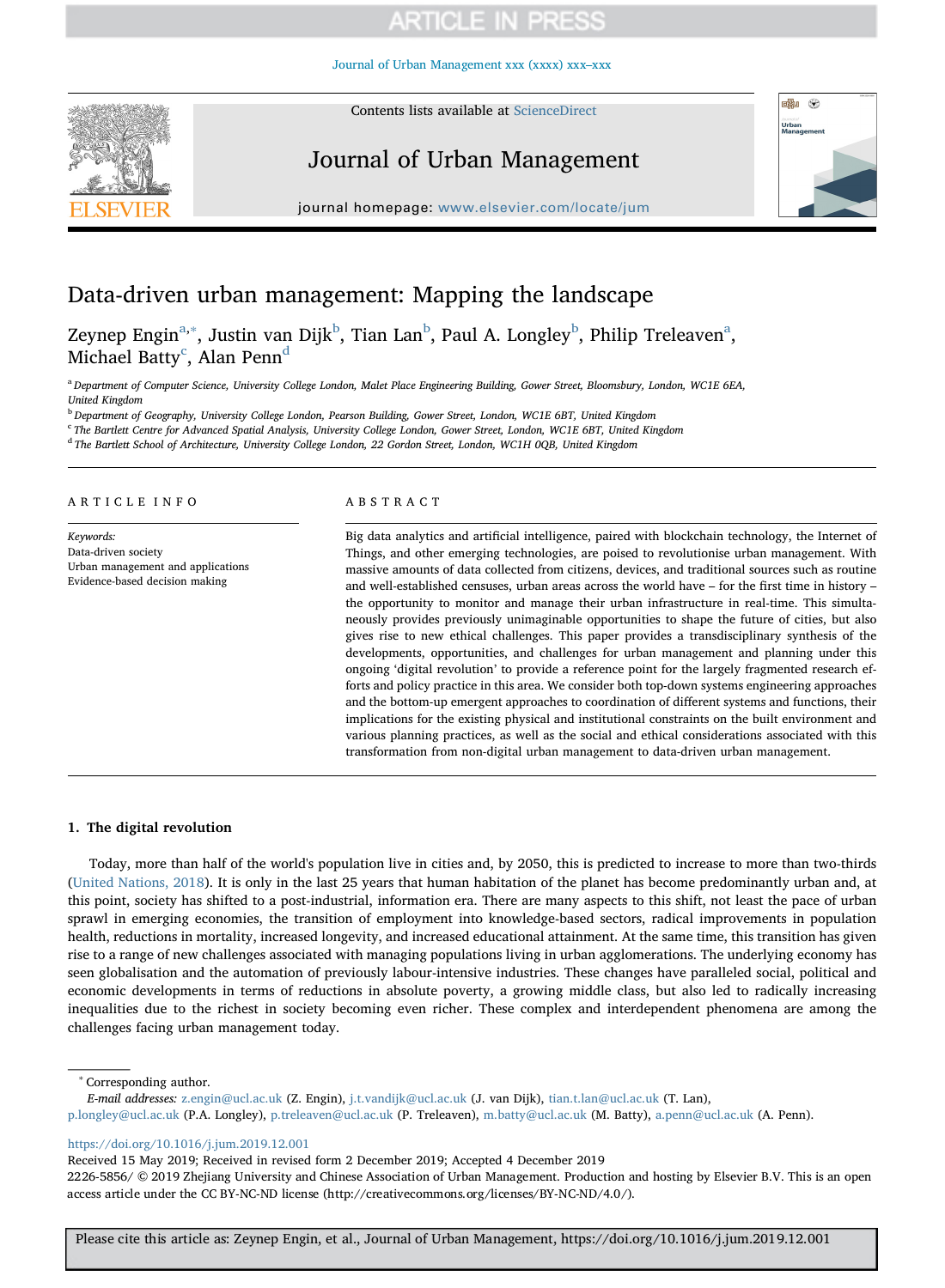### Z. Engin, et al. *Journal of Urban Management xxx (xxxx) xxx–xxx*

At the basis of many of these social and economic changes lie the information technologies and networked communications of contemporary society ([Castells, 2000\)](#page-9-0). However, these same technologies also create opportunities to address many of the challenges found within fast-paced, complex urban environments. The ongoing 'digital revolution' provides opportunities in light of 'real-time evidence' for urban professionals and policymakers to make better decisions in managing public assets and delivering services [\(Mans,](#page-9-1) [Giest, & Baar, 2018;](#page-9-1) [Meyer, Crowcroft, Engin, & Alexander, 2017\)](#page-10-1). There are, however, two main challenges associated with the radical increase in data availability and processing capacity: first, the technical and analytical challenges associated with the sheer volume of data and its heterogeneity; and second, the significant ethical and regulatory implications of gathering and analysing these types of data.

This paper attempts to provide a transdisciplinary synthesis of the 'landscape' of urban management by integrating different aspects of the fragmented literature on data analytics and cities, as well as the policy practice. We combine perspectives from computer science, geography, urban planning, and architecture, to increase our understanding of the opportunities and pitfalls of 'big' data and emerging technologies in the urban domain. We start by contextualising 'data-driven urban management' in Section [2.](#page-1-0) In Section [3](#page-4-0) we subsequently give an overview of available data sources and data sharing practices, data processing procedures, ethical and privacy considerations, and available technologies enabling citizen-government interactions. Section [4](#page-7-0), in turn, relates these developments specifically to urban management functions and services in three categories:

- 1. Real-time management corresponding to actions based on dynamic data usage with a short time delay (often due to transmission and processing) related to activities usually over diurnal, weekly or, at most, monthly time scales – e.g. traffic flow management.
- 2. Evidence-based planning decisions corresponding to actions based on longer-term projections processing mainly historical data, which pertain to the longer-term strategic role of forecasting for urban planning – e.g. predicting population trajectories to plan for new schools, hospitals etc.
- 3. Framing the future corresponding to the design and creation of alternative futures, and through traditional and new methods of problem-solving associated with designers and political decision-making.

Against this background, Section [5](#page-8-0) discusses the future of data-driven urban management.

## <span id="page-1-0"></span>2. Urban management in context

Urban management is an elusive concept [\(Kearns & Paddison, 2000](#page-9-2); [Stren, 1993;](#page-10-2) [Werna, 1995\)](#page-10-3). Some understand urban management to be a loosely coupled set of policies, plans, programmes and practices that try to ensure access to public services [\(Davey,](#page-9-3) [1993\)](#page-9-3), while others perceive urban management as a synonym for public administration. And where [Mattingly \(1994\)](#page-10-4) considers urban management as an exercise of responsibility to improve the efficiency of a city, Bač[lija \(2011\)](#page-8-1) has (re)conceptualised urban management as a reform of city administration that aims to establish a balance between social and economic development. Thus over the past years, it seems, the term urban management has been actively used for a variety of issues related to planning, administration, and regulation of (complex) urban environments. The relatively loose understanding of what exactly is urban management signals that there is most likely no singular definition possible that covers all different understandings without becoming meaningless. However, because the term is widely used it becomes important to unpack it. One way of doing this is by drawing parallels with the much more well-defined concepts of project management and programme management.

At its core, the idea of project management is to ensure that a sequence of tasks and elements are brought together as efficiently as possible to attain a certain predetermined desirable outcome; typically within time and costs constraints ([Packendor](#page-10-5)ff, 1995). In turn, programme management can be considered as the amalgamation of multiple projects and can be defined as: "the integration and management of a group of related projects with the intent of achieving benefits that would not be realised if they were managed independently" ([Lycett, Rassau, & Danson, 2004,](#page-9-4) p. 289). The desired outcomes of the individual projects, in turn, are aligned with and informed by the overarching vision that guides the programme.

For this paper, we consider urban management as the spatial equivalent of programme management. Because of its spatial reality, urban management operates within a set of constraints that have been inherited from previous 'irreversible' iterations of the 'management and planning' cycle. The irreversible aspect implies that the urban form often requires adaptation to, or replacement for, new functions. Hence the need for management. As such, urban management is driven by a vision that politicians and policy practitioners aim to bring into effect, whilst having to manoeuvre through the historical fabric of existing infrastructure, communities, and policies that have impacted and continue to impact on the space that urban management tries to control or govern in the first place. At the same time, urban management itself acts on space in a strongly emergent way: modifications made to the urban fabric will, in turn, lead to both the expected and the unexpected, as well as desirable and undesirable outcomes; urban management tries to affect changes in an environment that simultaneously constrains and facilitates these changes. Urban management can thus be considered a process with a high degree of complexity and uncertainty that has a symbiotic and emergent relationship with urban space.

The characterisation of urban management as a process with a high degree of complexity and uncertainty that acts upon space show many similarities with urban planning. We argue, however, that urban management is a part of the urban planning cycle but at the same time has a different focus. Whereas the wider planning process consists of the collective "orderly sequence of action" of the public, stakeholders, and the government aimed at improving the urban environment [\(Hall & Tewdwr-Jones, 2010](#page-9-5), p. 3), urban management is less orderly, more volatile, and has the task to tackle urban issues both within and outside the scope of the concepts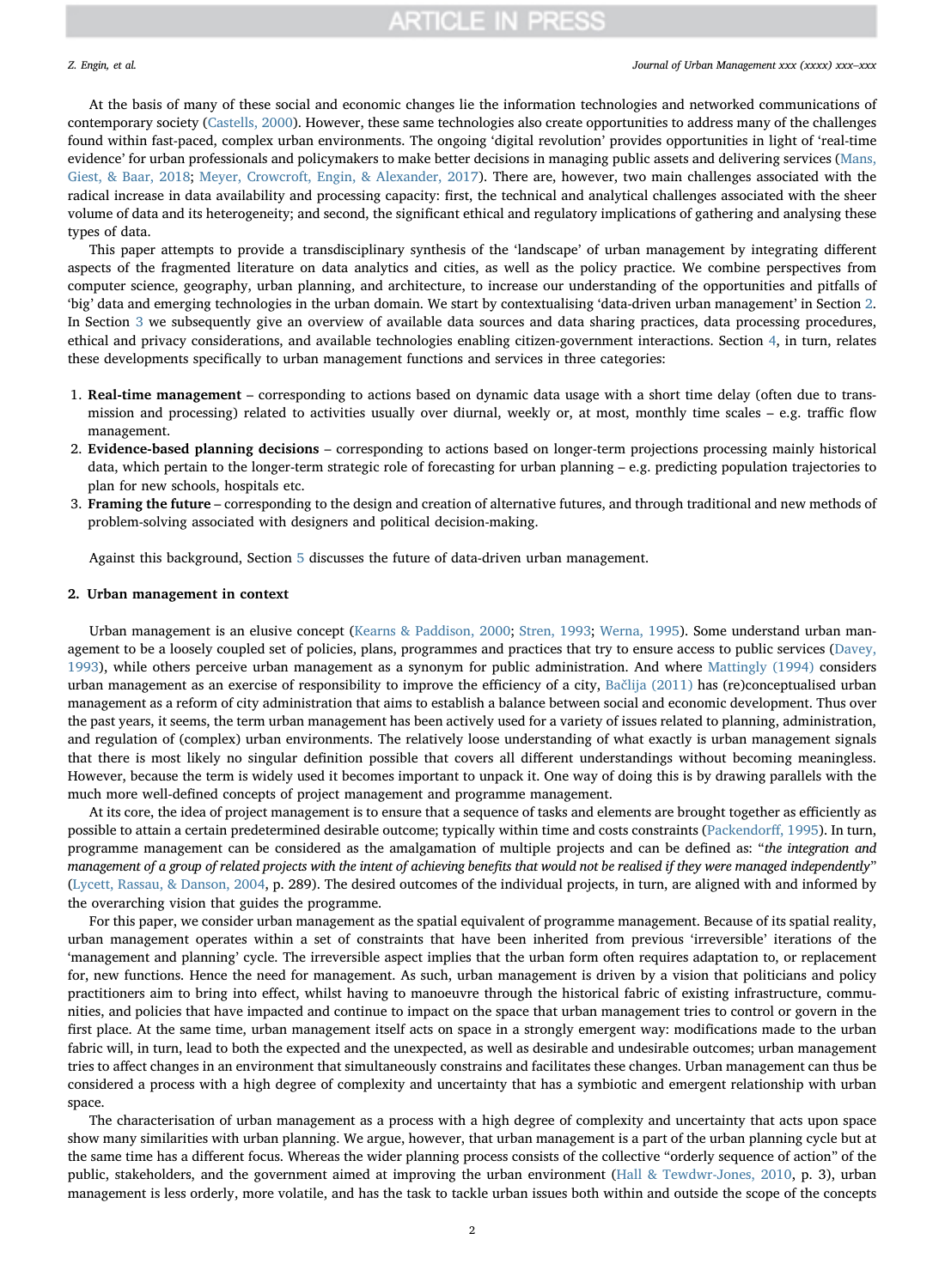### <span id="page-2-0"></span>Table 1

The urban management data landsca

Z. Engin, et al. *Journal of Urban Management xxx (xxxx) xxx–xxx*

| Classification                   | Examples                                                                                                                                                                                                                                                                                     | Studies                                                                                                                                                                            |
|----------------------------------|----------------------------------------------------------------------------------------------------------------------------------------------------------------------------------------------------------------------------------------------------------------------------------------------|------------------------------------------------------------------------------------------------------------------------------------------------------------------------------------|
| Personal data                    | Official records with details on households, education,<br>immigration status. Also, other personal data such as<br>consumer transaction data, social media usage, and mobile<br>phone data.                                                                                                 | Using loyalty card data to study consumer mobility patterns<br>(Lloyd & Cheshire, 2018)                                                                                            |
| Proprietary data                 | Data not freely available in the public realm but owned by, for<br>example, banks and other consumer-facing organisations.<br>Some of this may be personal data.                                                                                                                             | Estimating human activities using Wi-Fi probe data<br>(Kontokosta & Johnson, 2017); investigating ethnic<br>segregation using Consumer Registers (Lan, Kandt, & Longley,<br>2019). |
| Governmental data                | Data owned by government institutions like police<br>departments and the Home Office.                                                                                                                                                                                                        | Police officer patrolling data (Wise & Cheng, 2016);<br>immigration management using administrative data (Batalova,<br>Shymonyak, & Mittelstadt, 2018).                            |
| Open and public data             | Open data are free for everyone to use and, for instance,<br>available through government platforms (e.g. data.gov.uk).<br>Public data are part of the public domain but has access<br>restrictions (e.g. Ordnance Survey map data).                                                         | Planning support system using various open data (G. Zhang,<br>Zhang, Guhathakurta, & Botchwey, 2019); open data<br>integrated city dashboard (Gray, O'Brien, & Hügel, 2016)        |
| Organic and crowdsourced<br>data | Organic data are by-products of services that have some form<br>of public value, whereas crowdsourced data include user-<br>generated web data, for example, through Wikipedia,<br>OpenStreetMap, or social media (including YouTube, Twitter,<br>Instagram). Some of this may be open data. | Geodemographic classification using Twitter data (Longley,<br>Adnan, & Lansley, 2015); urban form analysis using<br>OpenStreetMap (Boeing, 2018).                                  |

and ideas set out in the larger planning vision. We, therefore, agree with [Lai \(2013\)](#page-9-6), who suggests that urban management focuses on both decisions and plans, whereas urban planning emphasises plans.

The context in which urban management operates, however, has evolved dramatically in recent years, particularly in the era of novel data sources and technologies [\(Geertman, Allan, Zhan, & Pettit, 2019\)](#page-9-7). This brings us to the more recent development of 'datadriven' urban management ([Townsend, 2015\)](#page-10-6), in which new data and technology intersect with the issues urban management is concerned with. Urban management therewith becomes very close to, yet another, difficult to define term: 'urban analytics'. As Michael [Batty \(2019,](#page-8-2) p. 403) writes: "Urban analytics is one of those clichés that seems to effortlessly roll off the tongue as though we have used it all our lives. It strictly originates from 'urban analysis', but it is more than this for the term analytics implies a set of methods that can be used to explore, understand and predict properties and features of any system, in our case of cities." Data-driven urban management as such becomes the implementation of new data, technologies, and advanced analytics that aims to facilitate the efficient management of urban areas.

## 3. Data and technologies

Over the past decade, a plethora of new data sources has become available for urban management, opening up many new possibilities to better monitor and understand urban settings – moving from a 'data-scarce' to a 'data-rich' environment ([Miller &](#page-10-7) [Goodchild, 2015](#page-10-7); [Verhulst, Engin, & Crowcroft, 2019](#page-10-8)). Yet, at the same time, the relevant data landscape is largely uncoordinated and suffers from a range of infrastructure issues both in technology and policy terms. We loosely categorise these available data sources into personal data, (other) proprietary data, government data, open and public data, and organic and crowdsourced data (see [Table 1\)](#page-2-0). This categorisation is mainly based on the ownership and accessibility of these data sources; however, it should also be noted that this categorisation is non-exhaustive, and categories are not per se mutually exclusive.

Personal data refers to "any information relating to an identified or identifiable natural person" as defined in the EU General Data Protection Regulation (GDPR). Although there is no definitive list of what is or is not personal data in the literature or in the legislation, within the more practical urban context we interpret this as the combined data from all official records (household, education, employment, health, immigration, crime, etc.) and other digital breadcrumbs that individuals leave through everyday activities (banking, shopping, web browsing, etc.). Other proprietary data, on the other hand, are data that is owned by an individual or organisation that gives a competitive advantage ([WiseGEEK, n.d.](#page-10-9)). Examples of proprietary data include banking, retail, online platforms data or other forms of consumer data, which are often collected at population level and involve significant irregularities in terms of representation in particular [\(Longley, Cheshire, & Singleton, 2018\)](#page-9-8).

Governmental data refers to data collected primarily by government departments and other related organisations for registration, transaction and record-keeping, usually during delivery of a service ([ADLS,](#page-8-3) n.d.). This can essentially be seen as personal data used at aggregate level to produce official statistics, hence safeguarding procedures apply when access is needed at higher levels of granularity. Open data, on the other hand, comprises data that is freely available for anyone to access, use, modify, and share for any purpose. Government data platforms (e.g. [data.gov](http://data.gov) in the US, data.gov.uk in the UK, etc.) are known to be the main open data providers. Public data is similar to open data, but access might be restricted due to sensitivities and costs involved in producing such datasets (e.g. Ordnance Survey). Lastly, organic data (in contrast to 'designed data') refers to cumulative data recoded through automated tracking of transactions of all sorts – such as data produced by web search engines, social media, traffic cameras digitally counting cars, scanners recording purchases etc. ([Groves, 2011](#page-9-9)). Data streams in this category often have no meaning themselves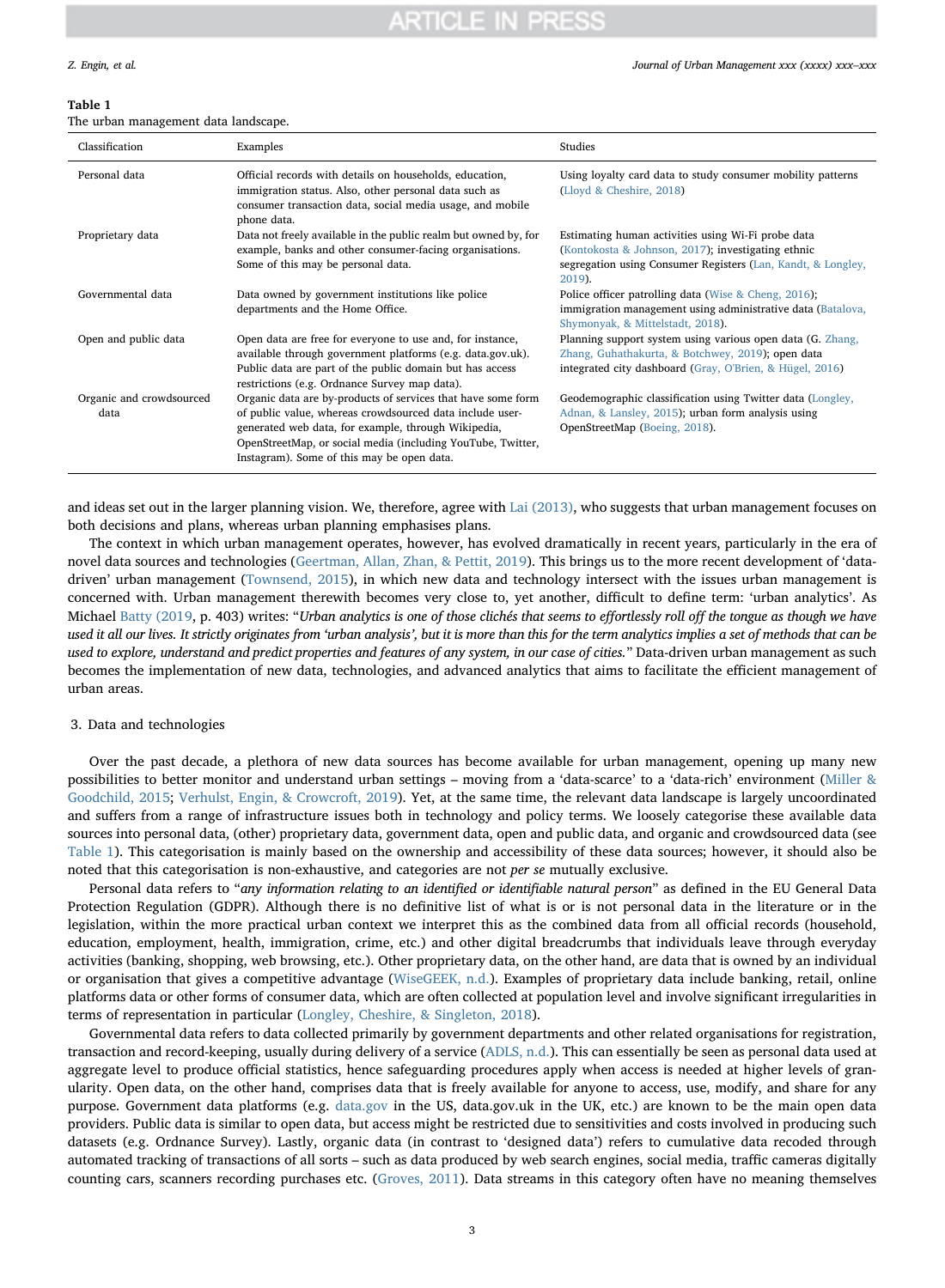until users explore them to find answers to their questions. A related category is crowd-sourced data which is collected by harnessing the information and skills of large crowds of people on collaborative projects such as Wikipedia and OpenStreetMap.

Because of this changing and diverse landscape of data available to researchers and planners, and the different nature of the type of data available, a number of issues require attention: data sharing and integration processes, processing and knowledge generation processes, and user interaction technologies.

## 3.1. Data sharing and integration

Urban researchers and policymakers are often interested in bringing together datasets from disparate sources. At the same time, exploitation of data by various stakeholders is becoming a growing public concern, especially after recent major data breaches (e.g. Facebook/Cambridge Analytica). From a good governance perspective, and given the governments' unique legitimacy to collect and process citizen data also brings with it a high degree of accountability, the traceability of the data sources and the processing methods applied to these sources throughout the policy-making stages is crucial. In the United Kingdom, the importance of data sharing and integration methods is exemplified by the Digital Economy Act 2017. This Act partly aims to promote protected data sharing and provide government departments with the necessary information to propose and implement policies and services without compromising data privacy and security. Similarly, the General Data Protection Regulation (GDPR) of the EU also aims to primarily give control to individuals over their personal data and to simplify the regulatory environment for businesses accordingly; although there are no clarifications on the technology implications arising from fairly loaded concepts introduced such as data 'ownership', 'portability', 'right to rectification and erasure', 'transparency', etc. There is, therefore, growing social and policy pressure on the technology community to produce solutions to manage: (1) the digital identification of the users of the data, for instance using biometrics and mobile devices; (2) data ownership as well as the tracking of this ownership across all processing stages; (3) data transactions involving the exchange of data between devices or platforms; and (4) privacy and security [\(Zoonen, 2016](#page-10-12)). Elements of blockchain technology could especially have far-reaching potential in secure and trusted data storage and transaction operations within the urban management context ([Treleaven, Brown, & Yang, 2017](#page-10-13)).

## 3.2. Data processing and knowledge generation

The quality of data processing and the reliability of any insights derived from advanced analytic processes are often strongly correlated with the initial data quality during collection and the choice of data representation. Yet, many new data sources differ from more conventional surveys and large-scale data collection efforts and are harvested from a variety of sources rather than collected using scientifically sound methods. As such, data-driven research has been criticised for being too 'soft'. Main issues are the sometimes-dubious provenance of the data sets, the quality of the data, and the often-biased nature of the data. This requires not only careful understanding and 'hardening' using both internal and external validation techniques [\(Goodchild, 2013](#page-9-15)) but also expert knowledge on the context in which the data have been acquired and on the particularities of the data sets themselves. Data hardening processes typically involve various stages of data wrangling, cleaning, editing, normalisation, transformation, and feature extraction and selection. In addition to rigorous data cleaning and data preparation methods, the inherited biases and limitations of the data should be well-documented before the data can be repurposed to support urban management decisions [\(Longley, Cheshire, &](#page-9-8) [Singleton, 2018\)](#page-9-8).

An example of repurposing big data to assist urban management and planning is described by [Lansley, Li, and Longley \(2019\).](#page-9-16) The high costs and infrequent update of decennial censuses underpin their recent initiative to re-purpose consumer and administrative data to statistics at more frequent time intervals and a higher spatial granularity. These 'Consumer Registers' are compiled from both public versions of Electoral Registers and other consumer data sources, recording people's names and addresses. Affected by a nontransparent data compiling process, Consumer Registers are, however, of unknown provenance. [Lansley et al. \(2019\)](#page-9-16) therefore have proposed fuzzy address matching and linkage of names and address over time to estimate housing relocations. They have also crossreferenced the population counts and addresses with external sources, such as the 2011 Census population data, the Office for National Statistics mid-year population estimates, and Land Registry address data. In this sense, these 'linked consumer registers' are a highly granular and viable alternative to more general administrative records.

The variety of data flooding in, together with the increasing complexity of cities (see for example [Batty & Marshall, 2012\)](#page-8-6), also demands methods that can manage these levels of complexity. Not surprisingly, this has resulted in a burgeoning literature applying machine learning algorithms on urban data to support urban planning and management decisions. The most obvious examples of this can arguably be found in the domain of transport studies where machine learning techniques have been implemented to model modal choice distributions (e.g. [Aschwanden et al., 2019\)](#page-8-7) or to classify GPS data (e.g. [van Dijk, 2018\)](#page-9-17). It is not just the transport domain that greatly benefits from these developments, and machine learning methods are implemented to assist with all types of other urban management challenges found across the globe. Recent studies, for example, have used machine learning to assess the quality of streets in China through image recognition techniques [\(Ye, Zeng, Shen, Zhang, & Lu, 2019\)](#page-10-14), predict daily and weekly waste generation at the building scale in New York ([Kontokosta, Hong, Johnson, & Starobin, 2018](#page-9-18)), and forecast possible slum formation ([Ibrahim, Titheridge, Cheng, & Haworth, 2019](#page-9-19)).

Where big data analytics provide the opportunity for examining large and varied data sets to uncover hidden patterns, unknown correlations, customer preferences etc, it does, however, require a massive paradigm shift in the way scientific knowledge is created, utilised, and implemented – focusing more on the 'what?' question through theory-free models rather than the 'why?' question. Given that urban management problems often have large degrees of complexity and an enormous range of time scales, potential usefulness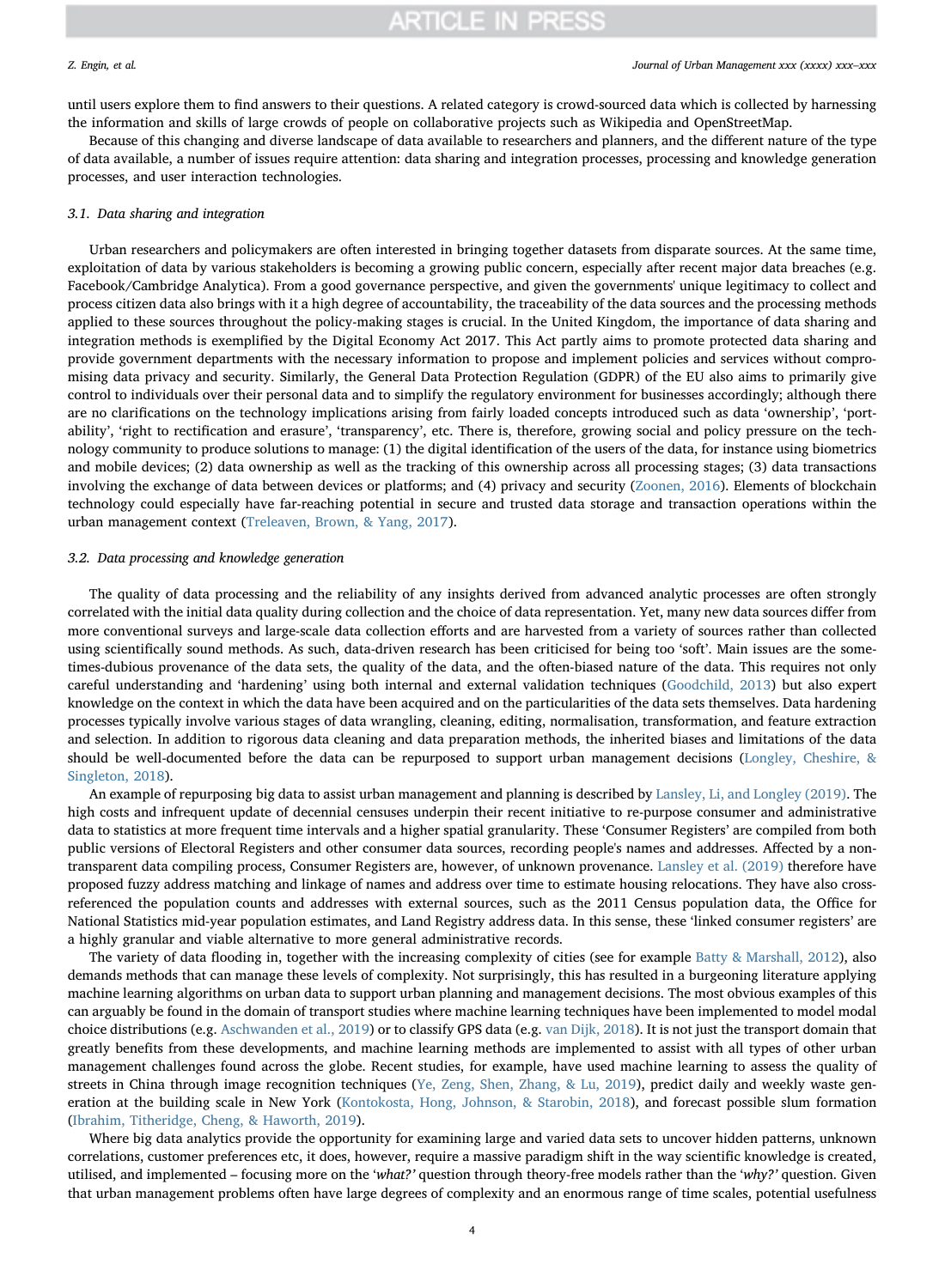of data-driven approaches becomes obvious. Beyond the fundamental difference in the type of research questions that the new datadriven approaches answer in comparison to traditional methods, there are some core challenges which question their academic grounding such as (1) the use of "correlation" instead of "causation" as the basis of analysis; (2) the "reproducibility" issue referring to the fact that the outcome of such analysis is likely to change each time a different dataset is used since that data itself is used for the explanation; (3) the "traceability" issue referring to non-comprehensible processes that produce such outcomes – essentially no intermediary stages during analyses are accessible to human experts; and (4) the inherent "sampling" issues within the training data since data available at the population level are usually not representative and contain many bias factors that may distort the outcomes.

### 3.3. User interaction

Contemporary urban challenges usually require the collaboration of multiple disciplines, sectors, and geographic locations; and they rely more heavily than many other fields on collaboration between the general public, professionals and experts. The usability of any technologies addressing the needs of this diverse stakeholder landscape is, therefore, a key concern. Platform technologies (Government data platforms, simulation tools, city dashboards etc.) and conversational AI systems – such as chatbots and 'intelligent' assistants [\(Lommatzsch, 2018](#page-9-20)) – are increasingly utilised as key interaction tools within the urban domain ([Moore, 2017\)](#page-10-15). Beyond the wide range of existing visualisation techniques ([Ferreira et al., 2015;](#page-9-21) [Shen et al., 2018\)](#page-10-16), BIM (Building Information Modelling) and Digital Twins [\(Batty, 2018\)](#page-8-8) are also emerging as interesting concepts – both essentially referring to the evolving digital profiles of physical objects or infrastructure allowing greater monitoring and prediction capabilities. Beyond the geometry of buildings, BIM also covers spatial relationships, light and energy analysis, geographic information, and other quantities and properties of building components and materials providing comprehensive control over the whole life-cycle of construction [\(Pärn, Edwards, & Sing, 2017](#page-10-17)). The idea of a Digital Twin, on the other hand, is a more general term emerging in parallel to the growing deployment of IoT systems ([Parott & Warshaw, 2017\)](#page-10-18).

## 3.4. Ethical considerations and challenges

The availability of large amounts of personal data together with ever-increasing storage capacity, processing power and analytics capabilities makes individuals more and more predictable, and less and less discrete to private multinational companies, governments, individuals, and machines. With the wider deployment of IoT systems, even more granular data will become available through both human and machine activities. Although major data breaches, such as the Cambridge Analytica/Facebook case, and the introduction of the EU's General Data Protection Regulation (GDPR), gave way to a growing public awareness around digital trust, privacy and data ownership/exploitation issues, the relevant technology and policy landscapes are still far from providing a clear vision. Two notable developments in this context are; first, the rise of Privacy Enhancing Technologies (PETs) along with data minimization, anonymization, and encryption approaches; and second, technologies that are being developed to handle data transactions. Blockchain distributed ledger and smart contract technologies, in particular, are emerging as the facilitators of such developments at the foundational level. The ethical issues regarding the processing and analytics stages range from inherent bias embedded in historical datasets that are used to train the current systems, to the understanding of algorithmic insights, and the human involvement in the process. Political context around such developments should also be mentioned ([Ruppert, Isin, & Bigo,](#page-10-19) [2017\)](#page-10-19) – for example, where Asian society has a benevolent view of government and expect them to collect data on citizens for the 'management' of society, in contrast, Western society prioritizes the privacy associated with individuals and the ethical behaviour of technology. Associated ethical implications and concerns have also found wide coverage in recent literature [\(Liang, Das, Kostyuk, &](#page-9-22) [Hussain, 2018;](#page-9-22) [Stucke & Grunes, 2016](#page-10-20)).

## <span id="page-4-0"></span>4. Data-driven urban management

The opportunities that new technologies and data sources are bringing to the urban domain are all-pervasive and all-embracing, ranging from monitoring and managing all types of infrastructure and flows in real-time to smarter prediction of what is to come, and to imagining, designing and testing of possible futures. This digital transformation affects the practice of urban management in at least three ways (see [Table 2](#page-5-0) below) through its impact on real-time management, evidence-based planning, and the framing of the future.

## 4.1. Real-time urban management

A key impact of the new data sources and technologies is the potential to generate near real-time actionable knowledge for a diverse range of city functions and services [\(Engin & Treleaven, 2018\)](#page-9-23). While accurate real-time information increases interoperability, it also enables more efficient monitoring, maintenance, intervention and regulation of service and public records. Concepts such as 'nowcasting' are enabling high-quality short-term predictions to manage and understand flows of people ([Aschwanden et al.,](#page-8-7) [2019\)](#page-8-7) and local council service needs [\(Kontokosta et al., 2018](#page-9-18)). Organic web and social media data may also provide invaluable realtime insights into the public sentiment around the current developments. Arguably, however, most comprehensive and high-quality urban data relates to transport and mobility, hence making the topic well suited for experimenting with real-time operations and services [\(Gallotti & Barthelemy, 2015\)](#page-9-24).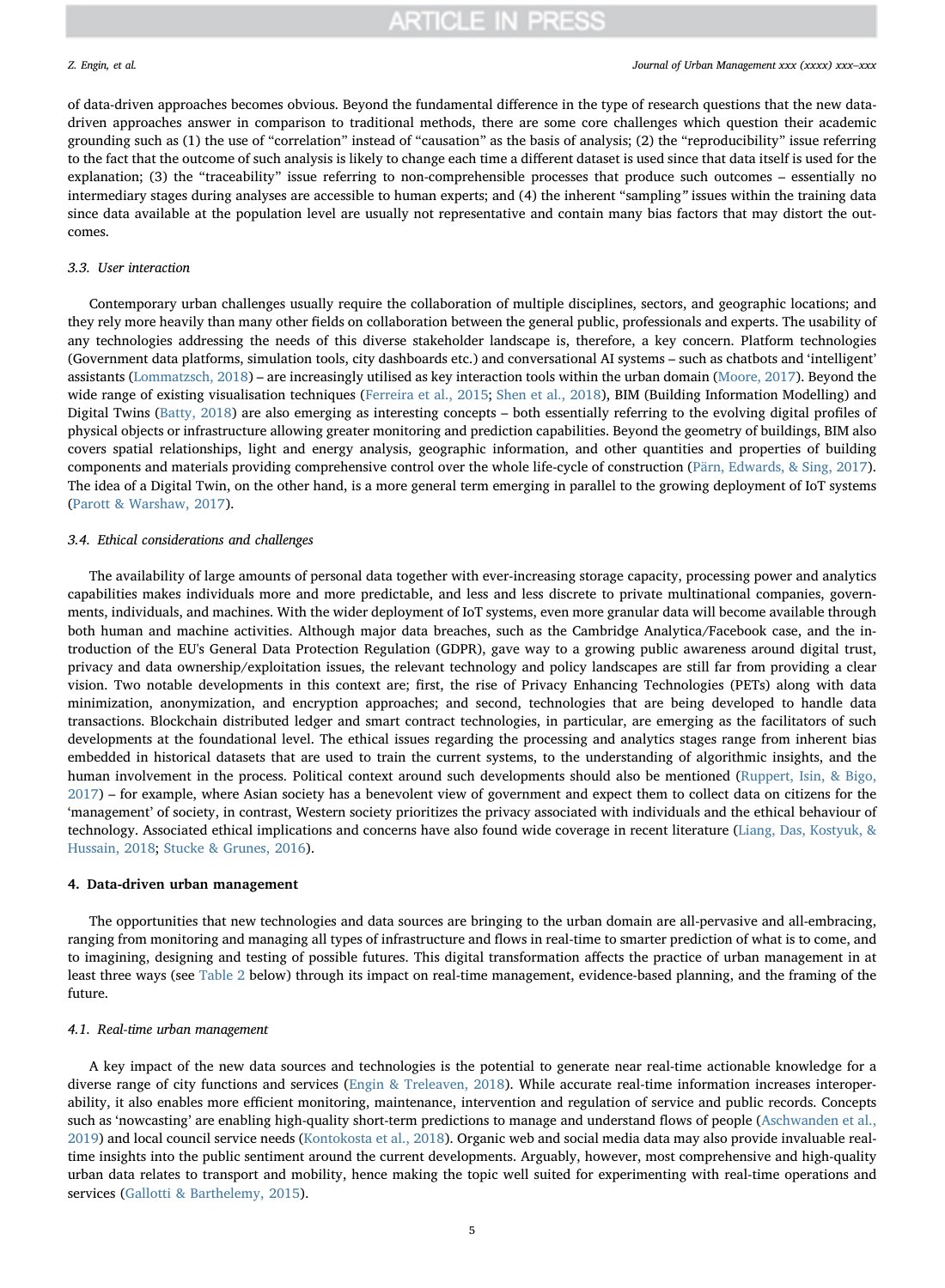### <span id="page-5-0"></span>Table 2

Urban management and service provision.

| Real-time management                   | Evidence-based planning                              | Framing the future                                 |
|----------------------------------------|------------------------------------------------------|----------------------------------------------------|
| Monitoring urban activities and flows  | Infrastructure improvements (Boeing, 2018)           | Government – citizen – business interactions       |
| (Aschwanden et al., 2019)              | Responsive city and urban resilience (Klein, Koenig, | (Gagliardi et al., 2017)                           |
| Emergency interventions (Usher, Hodge, | & Schmitt, 2017)                                     | Human-machine and machine-machine interactions     |
| Amin, & Lee, 2016)                     | Future service demands and transport modelling       | (Hammoudeh & Arioua, 2018)                         |
| Public opinion (D'Andrea, Ducange,     | (Anda, Erath, & Fourie, 2017; Batty et al., 2013)    | Physical and virtual space interactions (Kamel     |
| Bechini, Renda, & Marcelloni, 2019)    | Urban environment assessment (Ye et al., 2019)       | Boulos, Lu, Guerrero, Jennett, & Steed, 2017)      |
| Personalised citizen services (e.g.    | Migration and demographic change (Lan et al.,        | Future Mobility Survey (Cottrill et al., 2013)     |
| healthcare) (Kontokosta et al., 2018)  | 2019)                                                | Networks and communications (Castells, 2000)       |
| Monitoring and maintenance of urban    | Employment and inequality (James, 2018)              | Business processes and productivity (C. Zhang, Wu, |
| infrastructure (Lee et al., 2016)      | Economy and sector projections (Garcia, 2019)        | Zhou, Cheng, & Long, 2018)                         |
|                                        | Crime prevention, public safety, and security (Wise) | Evolutionary process (e.g. cognitive shifts,       |
|                                        | & Cheng, 2016)                                       | technological singularity) (Markou, 2019)          |

A good example of real-time mobility management can be found in Singapore ([Lee, Kwon, Cho, Kim, & Lee, 2016\)](#page-9-25). Singapore enhances its overall transport system through its Intelligent Transport System (ITS) working together with other transport initiatives such as free public transportation in-pre-morning peak hours, a vehicle quota system, well-functioning public transport system and congestion charge. On its comprehensive ONE.MOTORING portal, citizens can access information collected from surveillance cameras installed on roads and taxi vehicles with GPS, and through Traffic Smart, snapshots of roadways taken at every 5-min interval are made available to drivers (real-time moving video and close-up shots are not provided due to security reasons). The Land Transport Authority (LTA) uses surveillance cameras to look out for road incidents and if one is detected, LTA activates the vehicle recovery crew to reach at site in 15 min. LTA's Parking Guidance System provides drivers with real-time information on parking availability and the MyTransport.SG smartphone application provides real-time information for commuters. Besides Singapore, also Milton Keynes, Southampton, Amsterdam, Barcelona, Madrid, and Stockholm are among major cities that have implemented smart city technologies and programs [\(Saunders & Baeck, 2015\)](#page-10-21).

City dashboards are also being fashioned to bring real-time data to the attention of commentators and decision-makers so they can synthesise an integrated view of their domain. So far such dashboards are quite patchy in that they collapse many different and often non-comparable or non-integrable data sources into forms of viewing platform but their analytic capability is not in doubt and a number of such dashboards are being embodied with GIS functionality, and other modes of basic analysis. Review articles by [Gray,](#page-9-13) [O'Brien and Hugel \(2016\)](#page-9-13) and by [Batty \(2015\)](#page-8-9) define the state of the art in the development of such media. Similarly, ICT-based tools are being developed to stimulate interactions between service providers (e.g. local governments) and service consumers (e.g. citizens) ([Gagliardi et al., 2017](#page-9-26)).

With regard to public records, most developed countries are investing in digital services, probably the most well-known one being e-Estonia.<sup>[1](#page-5-1)</sup> Implementations can also be found in Singapore's SingPass single sign-on system<sup>[2](#page-5-2)</sup> which provides access to a holistic range of government services, such as a citizen's electronic health record; the UK's 'digital by default' strategy (Cabinet Offi[ce & Government](#page-8-10) [Digital Service, 2014\)](#page-8-10); Germany's Bundesagentur fur Arbeit,<sup>[3](#page-5-3)</sup> virtual labour market platform to reintegrate job seekers into the labour market; and India's  $A$ adhaar<sup>[4](#page-5-4)</sup> unique identity card.

Lastly, chatbots and 'Robo' advisors are also increasingly deployed by governments. For example, the US Department of Homeland Security uses a virtual assistant,  $Emma<sub>1</sub>$ <sup>[5](#page-5-5)</sup> to respond to citizen enquiries. Chatbots and virtual assistants could give citizens up-to-date local information (events, holidays, road conditions, waste collection etc.) on a 24/7 basis, help them find relevant government data and information online, fill in the forms (renewal of driving licences, applications for pensions and other relief packages, filing of taxes etc.), dispense accurate and up-to-date information about medical aid schemes, local hospitals, and emergency healthcare protocols etc., handle complaints and generate awareness about regulations and legislation, and guide tourists to local attractions and plan itineraries [\(Farkash, 2018\)](#page-9-27). Other interesting real-time applications of data science technologies for the urban domain include online dispute resolution systems, automated infrastructure maintenance, and delivery of contracts and transactions [\(Fox, 2016\)](#page-9-28).

# 4.2. Evidence-based planning decisions

A contemporary challenge facing city government is to gain public acceptance of steps needed to achieve a more sustainable future. The problem is that all too often local interests can block plans needed to create a more sustainable global system. It is remarkably hard, for example, to gain public acceptance of a plan to rationalise a healthcare system if that means closing a local hospital. The hope of evidence-based planning is that by presenting the public with evidence in an easily understood form that it will

<span id="page-5-1"></span> $^{\rm 1}$  [https://e-estonia.com.](https://e-estonia.com)

<span id="page-5-2"></span><sup>2</sup> [https://www.singpass.gov.sg.](https://www.singpass.gov.sg)

<span id="page-5-3"></span><sup>3</sup> [https://www.arbeitsagentur.de.](https://www.arbeitsagentur.de)

<span id="page-5-4"></span><sup>4</sup> [https://uidai.gov.in.](https://uidai.gov.in)

<span id="page-5-5"></span><sup>5</sup> <https://www.uscis.gov/emma>.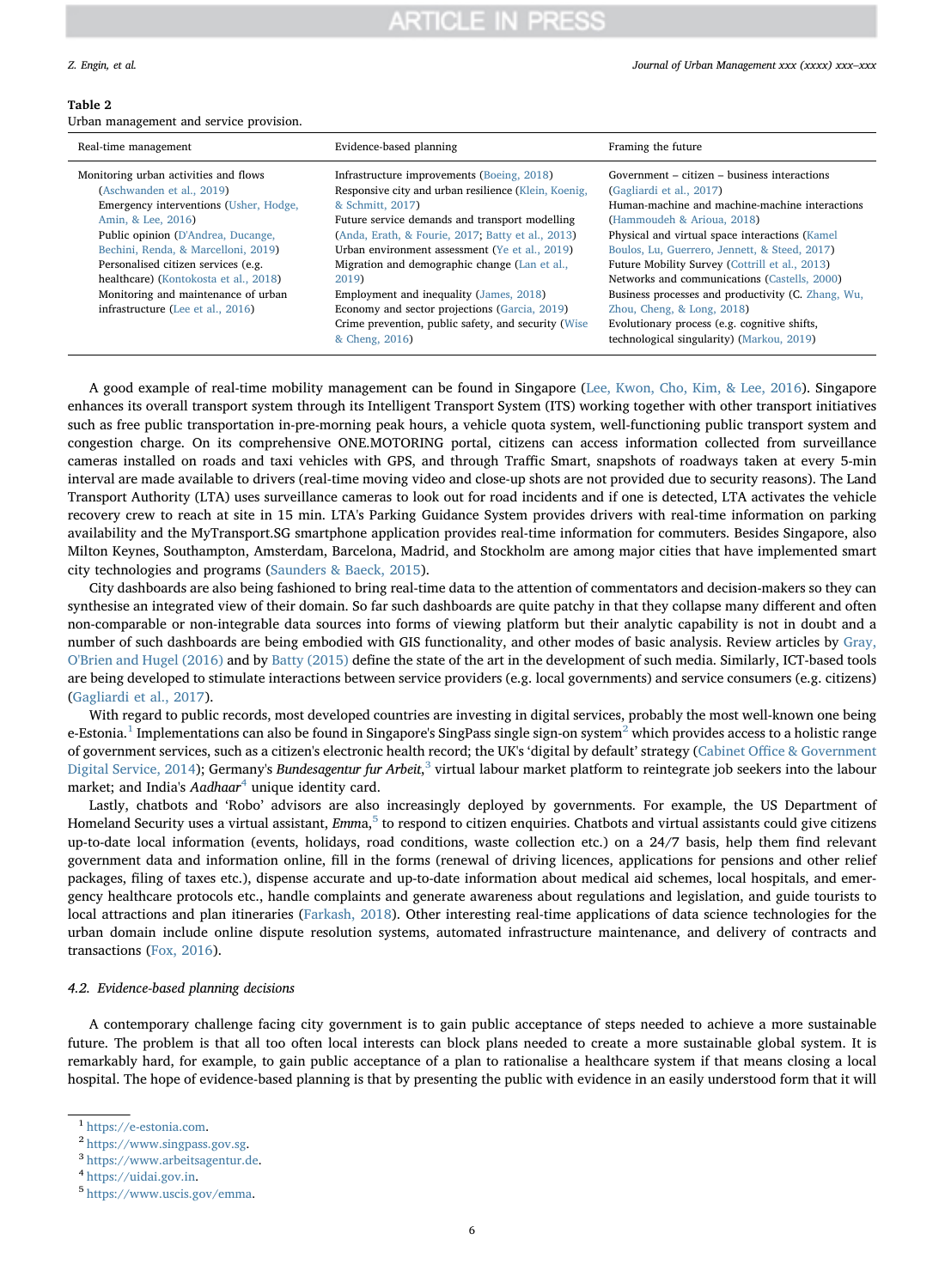### Z. Engin, et al. *Journal of Urban Management xxx (xxxx) xxx–xxx*

be possible to shift the debate from NIMBYism and inertia, to discuss the benefits of new plans. This is a matter of defining a vision for the future, and then using evidence and analysis to test options in such a way that some degree of consensus can be achieved on the best way forward. One of the challenges that this approach has come across in the past is that local populations tend to know and understand their local areas better than policy professionals; however, they are typically unaware of alternative solutions that have successfully been implemented elsewhere. This creates a democratic deficit that lies behind the tendency towards NIMBYism. It is the intention of evidence-based planning to overcome this by empowering local communities through giving them access to the evidence needed for them to arrive at a constructive vision of the future themselves.

In urban and regional planning, good practice involves the use of models and various other analytic tools to explore 'what if' kinds of scenarios in the context of current political acceptability and viewpoints. For instance, Land Use Transport Interaction models such as QUANT $<sup>6</sup>$  $<sup>6</sup>$  $<sup>6</sup>$  use spatial interaction modelling techniques to simulate the impact of changes in population, employment, and transport</sup> costs on land use. The model output can be used as data-informed evidence to evaluate policy alternatives. Accuracy of longer-term projections is often strongly correlated with the amount as well as the quality of all the evidence entered into the system. This bolsters the case for both the traditional modelling approaches to be combined with the new 'data-driven' approaches. Space-syntax, on the other hand, represents an entirely different class of theories and techniques for the analysis of spatial configurations. These ideas potentially offer more space in the theory to incorporate the advantages of new data sources which emerge from a much finer spatial scale where human behaviour is easier to observe ([Hillier & Hanson, 1989](#page-9-37); [Porta, Crucitti, & Latora, 2006\)](#page-10-24).

The role of data-driven technologies and analytics for longer-term planning decisions in general, however, may seem less clear compared to automated real-time management and coordination functionalities. Yet, the ability to record and process large amounts of data from a variety of sources can provide inputs to speculation about the future. For example, dashboards can be used to track and visualise the trends associated with various urban indicators [\(Kitchin, Lauriault, & McArdle, 2015](#page-9-38)). Insights derived from these longterm trends, possibly with a high spatial and temporal granularity, can provide a useful 'evidence-base' for planning decisions. This fits within the ideas proposed by [Batty and Marshall \(2012\)](#page-8-6) who argue that urban planning has moved away from top-down models that view cities as aggregated equilibrium systems. Building on complexity theory, they argue that cities are actually continuously out-of-equilibrium with their structure emerging from the bottom up.

Bottom-up approaches to understand city structure and development challenge the traditional idea of the 'optimum city' and therewith requires temporal dynamic data; the existence of well-established research groups such as the Future Cities Laboratory<sup>[7](#page-6-1)</sup> based at ETH Zürich and the Singapore-MIT Alliance for Research and Technology<sup>[8](#page-6-2)</sup> are logical responses to this requirement. The Future Cities Laboratory, for instance, has a workstream dedicated to 'evidence-informed urban design and planning processes' which works on the development of methods and tools to transform data from a variety of sources. Recent and diverse examples are found in the realm of using social media data to better understand human activity and interactions in a multi-linguistic setting ([Tomarchio,](#page-10-25) [2019\)](#page-10-25), aggregating mobile phone traces for transport planning and transport demand modelling purposes with specific attention to ensuring a user's privacy ([Anda et al., 2017](#page-8-11)), and in more conceptual contributions to the creation of responsive and resilient cities ([Klein et al., 2017\)](#page-9-30).

## 4.3. Framing the future

Spatial urban structures from the building to the city level are continually reinvented and re-imagined by the people occupying them, as well as containing a vast array of interactions between citizens, governments and private stakeholders. Peer-to-Peer (P2P) energy trading models provide an interesting case study to observe the development of these types of emerging, bottom-up, urban phenomena. The continuing integration of Distributed Energy Resources (e.g. rooftop solar panels) with Information and Communication Technologies (ICTs) result in traditional energy consumers becoming 'prosumers', who can both consume and generate energy ([Luo, Itaya, Nakamura, & Davis, 2014\)](#page-9-39). This new phenomenon of bi-directional energy flow systems introduces a number of opportunities as well as challenges ranging from new investments in the current unidirectional grid infrastructure and new energy storage solutions potentially involving everything from electric vehicles ([Froese, 2018\)](#page-9-40) to new business processes (C. [Zhang](#page-10-23) [et al., 2018](#page-10-23)) and community structures ([Morstyn, Farrell, Darby, & McCulloch, 2018](#page-10-26)). Blockchain-based technologies are increasingly utilised to ensure both the security of such energy trading systems and getting rid of the need for a trusted intermediary involved in the process [\(Li et al., 2018](#page-9-41)), hence enabling decentralised energy sharing networks at varying spatial scales.

New service models introduced by the multinational companies such as Amazon, eBay, Alibaba, Uber and Airbnb are also shifting traditional government-citizen-private sector engagement practices. The car rental company, Zipcar, for example, has successfully established collaborations and linkage to public sector organisations (e.g. Transport for London and Driver & Vehicle Licensing Agency in the UK) to offer an alternative business model approving driver registrations within minutes and car bookings within seconds through their mobile application, hence already reducing the outright car ownership in congested urban settings. Peer-topeer services facilitated through companies like Uber and Airbnb [\(Böcker & Meelen, 2017\)](#page-8-13) have caused significant disruption to the existing cab/taxi [\(Cramer & Krueger, 2016\)](#page-9-42) and hotel [\(Guttentag, 2015\)](#page-9-43) industries. The terms 'sharing economy' and 'uberisation' emerged to refer to such hybrid market models facilitated via community-based online services. Developments in virtual reality (VR) and augmented reality (AR) are further enhancing our engagement with space and opening up a range of new and exciting

<span id="page-6-0"></span><sup>6</sup> <http://quant.casa.ucl.ac.uk>.

<span id="page-6-1"></span><sup>7</sup> [https://smart.mit.edu/.](https://smart.mit.edu/)

<span id="page-6-2"></span><sup>8</sup> [https://fcl.ethz.ch/.](https://fcl.ethz.ch/)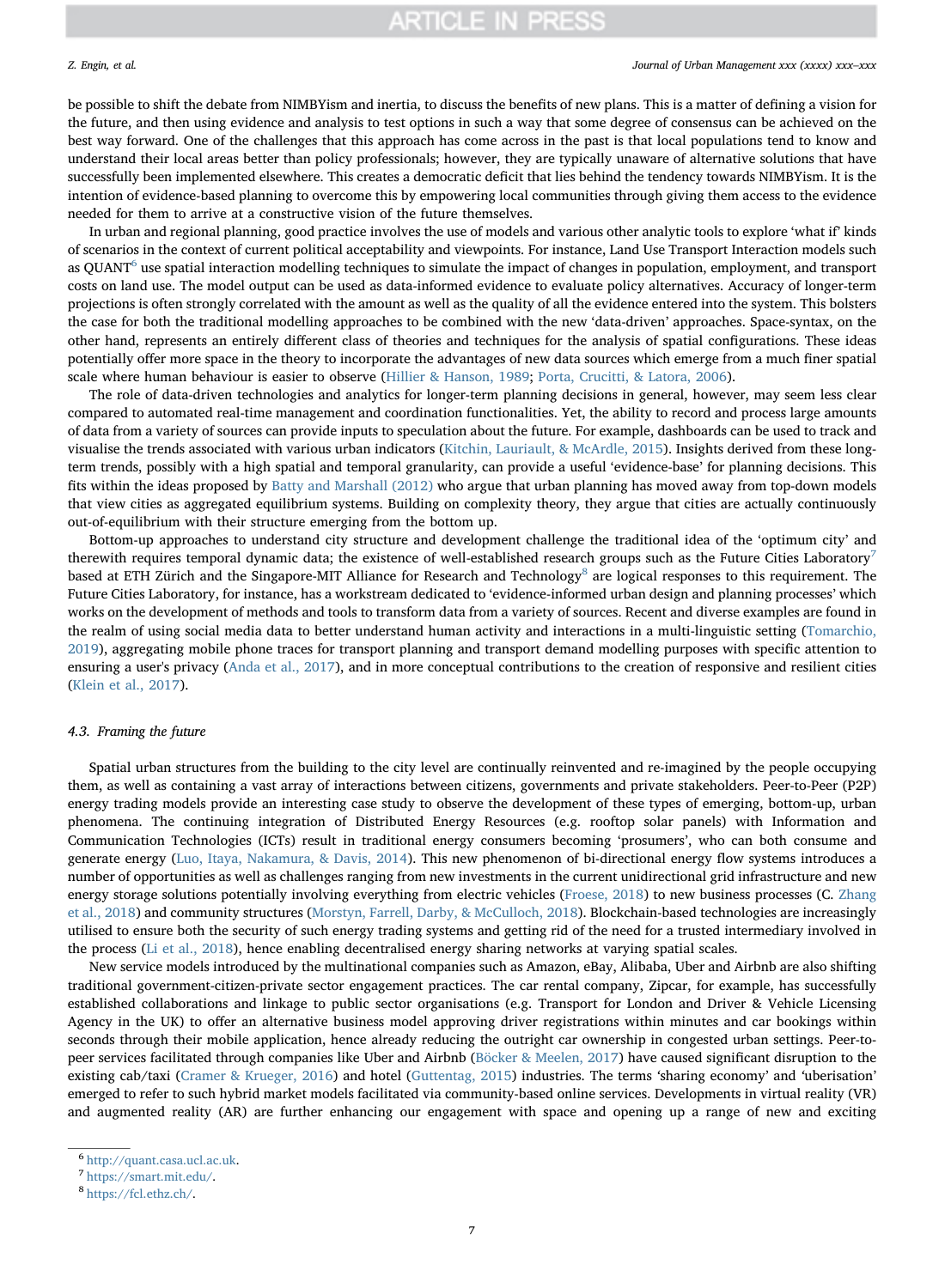### Z. Engin, et al. *Journal of Urban Management xxx (xxxx) xxx–xxx*

opportunities within the urban management context, such as those in personal and public arenas ([Kamel Boulos et al., 2017\)](#page-9-34), to enable better stakeholder participation in planning processes (e.g. neighbourhood walkability tests), mass casualty education, emergency planning and so on.

With the development of the Internet, platform technologies, mobile devices and location-based services, we have seen over the past few decades a shift towards communities emerging around social networking sites and mobile games; and services being accessed online (e.g. e-government portals, online shopping sites) while individuals are physically located at their homes, workplaces, coffeehouses and city squares ([Wang, Deng, & Ji, 2017\)](#page-10-27). Also, similar to the way fictions of the past became realities of the present, this 'digital turn' is likely to offer new futures that do not necessarily depend on our past experiences or the information held in historical datasets. We currently have ubiquitous data collection by large multinational companies and governments, vast quantities of digital breadcrumbs which individuals leave from a wide range of day-to-day online activities and transactions, and the increasing deployment of IoT systems making highly granular and structured data about individuals, assets and systems available in real-time. Such daily activity data are collected with portable sensors and mobile devices and investigated for transport modelling purposes, for instance, the Future Mobility Survey [\(Cottrill, Pereira, Zhao, & et al., 2013](#page-9-35)). When coupled with algorithmic support systems producing instant predictions and life-altering decisions affecting humans that almost certainly will have a significant impact on the framing and livability of our future cities: urban land use classifications derived from mobile phone data may significantly impact urban planning practices ([Pei et al., 2014](#page-10-28)), insights into city-wide travel patterns in complex urban environments can be extracted from origin-destination taxi data ([Bertsimas, Delarue, Jaillet, & Martin, 2019](#page-8-14)), and the relationship between human activity and air pollution better understood with potential implications for debates on environmental justice [\(Yan, Duarte, Wang, Zheng, & Ratti,](#page-10-29) [2019\)](#page-10-29).

## 4.4. Ethical considerations and challenges

Ubiquitous deployment of digital systems embedded in daily life, algorithm-based services, and data analytics are creating new techno-social ([Vespignani, 2009\)](#page-10-30) and cyber-physical realities ([Cassandras, 2016\)](#page-8-15), transforming human experience in social interactions, and with physical locations, everyday items and things, and time. The availability of new data is in parallel with rising ethical concerns, ranging from the privacy and security concerns around ubiquitous data collection and smart cities [\(Zoonen, 2016\)](#page-10-12) to amplification of bias and discrimination through algorithmic decision systems (personalisation of public services, social and economic inequalities, neighbourhood safety and policing interventions etc.). These concerns also include ethical dilemmas around the increasing human-machine (driverless car algorithm assessing options in unavoidable car crashes, social robots as caretakers/babysitters etc.) and machine-machine (e.g. home appliances communicating with retailers, driverless car communicating with city infrastructure) interactions. There are also wider debates around the democratic processes (e.g. asymmetry of information and data access privileges, manipulation of public behaviour). These include a long list which we present as follows: citizen rights (e.g. ownership and control of data, accessibility of digital services), economic considerations around business practices and income distribution (e.g. digital monopolies, taxation of digital services), perceptions around privacy and transparency as well as the 'skewed' realities (e.g. automated recommendations, manipulation of consumer behaviour), regulatory issues around legitimacy and accountability of algorithmic decisions in public decision making, cognitive shifts (e.g. loss of human navigation skills due to extensive GPS use, reducing attention span, technological singularity debates), changing nature of human-space interactions (communities formed online, AR/VR technologies etc), environmental cost of highly complex computations (e.g. Bitcoin mining) and more general social concerns around the fear of job losses due to automation and retrofitting of the new technologies into the existing infrastructure.

## <span id="page-7-0"></span>5. Discussion

A key consideration for the analysis of the full urban management landscape appears to be a tussle between top-down systems engineering approaches and harnessing bottom-up emergent approaches to coordination of different systems and functions. The former systems have particular attraction in terms of their apparent legibility and the potential they bring for validation of their control functions. The latter, however, may prove to be more resilient in the longer term, bringing benefits of distributed functionality, scalability and minimising the risk of single points of failure. In both top-down and bottom-up approaches, a major challenge is how to introduce the human factor into the system. In the case of systems engineering, there is a risk that without properly including frailty, the system fails due to human error. In the case of emergent approaches, a lack of explicit control can lead to confusion over responsibility for ethical standards and avoidance of inherent biases. Ultimately, the great hope for data-driven urban management is that it will create the basis for an informed and empowered community to engage democratically in the local administration of our cities and neighbourhoods.

From a research methodology point of view, a key point for the 'data-driven urban management' is the fact that "policy interventions in the real world are highly context-dependent" [\(Miller, 2018](#page-10-31), p. 605). Interesting hybrid approaches in recent scholarly discussions suggest the potential use of theory-based approaches to function as the 'prior knowledge' for data-driven approaches ([Ferranti, Krane, & Craft, 2017\)](#page-9-44), hence providing contextual knowledge to the AI systems for example. The need to 'reverse-engineer' AI-based insights could also be another major area where the traditional theory-based insights might prove to be useful.

The pressing need in 'data-driven urban management' discussion is to develop a holistic view of the enabling technologies landscape together with their associated challenges and limitations in ethical terms, and also their potential uses as complementary technologies to ensure fairer, legal, safe and transparent behaviour of such systems. We should acknowledge the lack of discussion in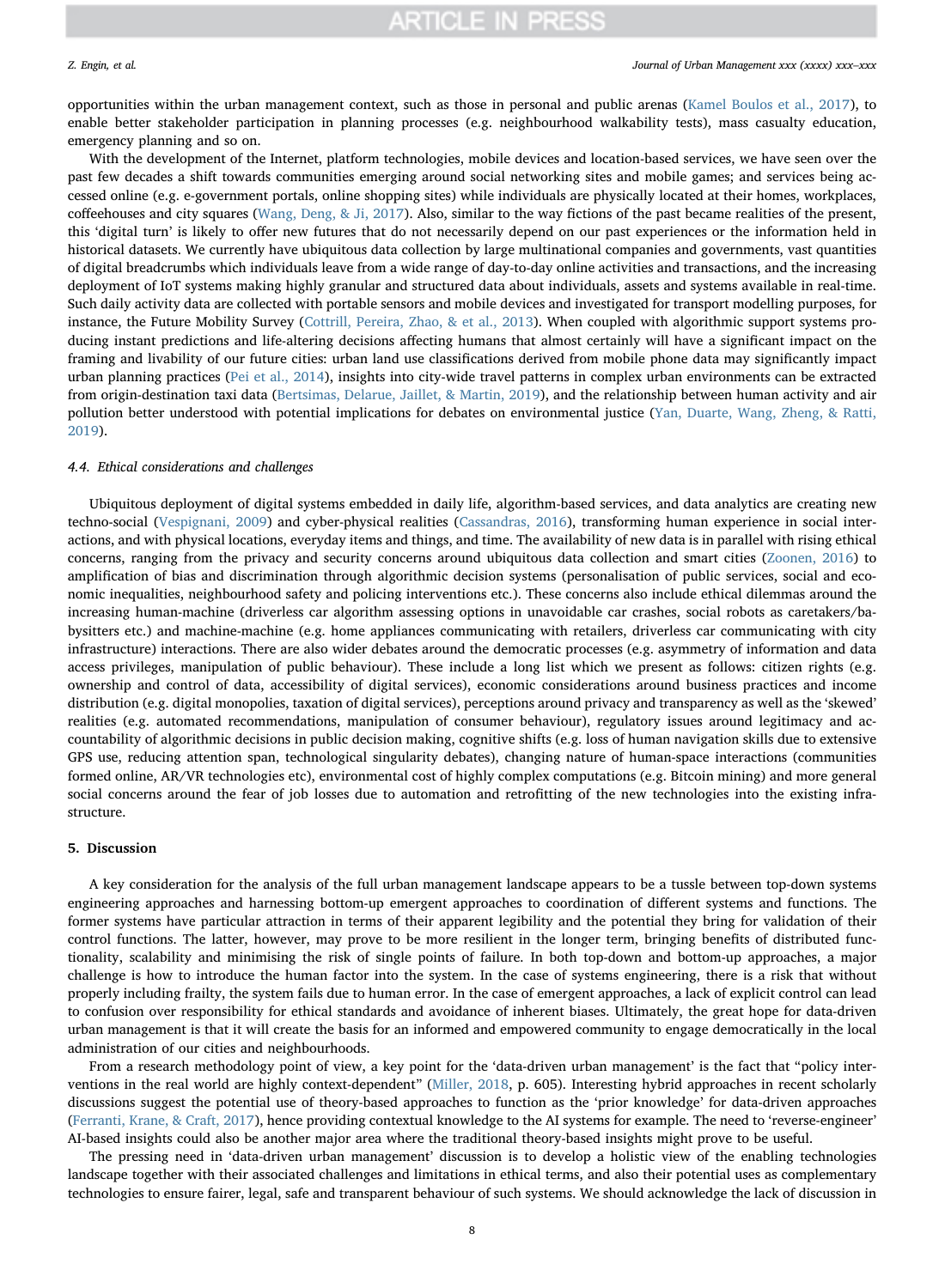this paper around the stakeholders' landscape, particularly the rise of data scientists and software developers as the new determinant actors of the urban management domain. Another missing discussion is the governance and management mechanisms around standards, licencing, and legal frameworks, which would be beyond the scope of the data and technology focus of this paper. We also derive examples from a range of different application domains to provide a unified vision around exemplary use cases for the various technologies since there is no obvious single domain that provides a complete basis for all discussions. Arguably the transport domain would be the best candidate for such a study given the availability of varied data sources and research but would still not be sufficient to provide a full basis for discussions in this paper.

# <span id="page-8-0"></span>6. Conclusions

The opportunities afforded by new sources of data, analytic techniques and networked infrastructure for coordination of the management of cities are only just beginning to be explored. The ambitions are wide-ranging – from providing better decision support for policymakers and personalised citizen services to automated management of city infrastructures and operations, to new collaboration models between public and private sectors. However, the scale and complexity of urban systems and institutions defy current attempts to organise them systematically. A holistic view of the full landscape is currently lacking in the literature despite the ever-growing number of high-quality research efforts in siloed disciplines, research groups and policy practice. This paper attempts to provide a reference point to fill this gap through a synthesis approach rather than attempting to provide a full systematic literature review, which would not be feasible for a topic at this scale.

Given the lack of consensus in the literature around 'urban management' and the closely related 'urban planning' terms, we employed a practical analogy to project management to contextualise 'urban management', focusing more on the practical service delivery and city functionalities under the ongoing digital revolution. We then attempted to provide a first categorisation of the available data sources (currently lacking in the literature to the best of our knowledge) based on mainly accessibility and ownership, resulting with clear usability and ethical implications. We then proceeded to provide the current approaches to 'data-driven' knowledge generation processes and user interaction technologies, followed by our conceptualisation of the urban management functions around the impact on real-time management, future planning decisions taken at present, and the previously unseen developments that change the dynamics of the urban management with new thinking and approaches. The associated ethical discussion has proven to be equally – if not more – complex than the opportunities and developments discussion. Although we attempted to provide an illustrative list of a diverse range of challenges for completeness, the topic deserves a much longer discussion in future studies.

# Declaration of competing interest

None.

# Acknowledgements

This research was funded by the UK Engineering and Physical Sciences Research Council (EPSRC) with grant reference EP/ M023583/1. We would like to thank the journal's editor and reviewers for their very useful comments, which greatly helped us to improve the paper; and to Emre Kazim for his support in the final proofreading of this publication.

## References

- <span id="page-8-3"></span>ADLS. (n.d.). Administrative data introduction. Retrieved May 14, 2018, from [.http://www.adls.ac.uk/adls-resources/guidance/introduction/](http://www.adls.ac.uk/adls-resources/guidance/introduction/).
- <span id="page-8-11"></span>Anda, C., Erath, A., & Fourie, P. J. (2017). Transport modelling in the age of big data. International Journal on the Unity of the Sciences, 21, 19–42. [https://doi.org/10.](https://doi.org/10.1080/12265934.2017.1281150) [1080/12265934.2017.1281150](https://doi.org/10.1080/12265934.2017.1281150).
- <span id="page-8-7"></span>Aschwanden, G. D., Wijnands, J. S., Thompson, J., Nice, K. A., Zhao, H., & Stevenson, M. (2019). Learning to walk: Modeling transportation mode choice distribution through neural networks. Environment and Planning B: Urban Analytics and City Science. <https://doi.org/10.1177/2399808319862571> 239980831986257. Bačlija, I. (2011). Urban management in a European context. Urbani Izziv, 22(2), 137-146. <https://doi.org/10.5379/urbani-izziv-en-2011-22-02-006>.

<span id="page-8-2"></span>Batty, M. (2019). Urban analytics defined. Environment and Planning B: Urban Analytics and City Science, 46(3), 403-405. <https://doi.org/10.1177/2399808319839494>.

<span id="page-8-12"></span>Batty, M., Vargas, C., Smith, D., Serras, J., Reades, J., & Johansson, A. (2013). SIMULACRA: Fast land-use—transportation models for the rapid assessment of urban futures. Environment and Planning B: Planning and Design, 40(6), 987–1002. [https://doi.org/10.1068/b4006mb.](https://doi.org/10.1068/b4006mb)

<span id="page-8-14"></span>Bertsimas, D., Delarue, A., Jaillet, P., & Martin, S. (2019). Travel time estimation in the age of Big Data. Operations Research, 67(2), 498–515. [https://doi.org/10.1287/](https://doi.org/10.1287/opre.2018.1784) [opre.2018.1784.](https://doi.org/10.1287/opre.2018.1784)

<span id="page-8-4"></span><span id="page-8-1"></span>[Batalova, J., Shymonyak, J., & Mittelstadt, M. \(2018\).](http://refhub.elsevier.com/S2226-5856(19)30115-3/sref5) Immigration data matters. Washington DC: Migration Policy Institute.

<span id="page-8-9"></span>Batty, M. (2015). A perspective on city dashboards. Regional Studies, Regional Science, 2(1), 29–32. [https://doi.org/10.1080/21681376.2014.987540.](https://doi.org/10.1080/21681376.2014.987540)

<span id="page-8-8"></span>Batty, M. (2018). Digital twins. Environment and Planning B: Urban Analytics and City Science, 45(5), 817–820. [https://doi.org/10.1177/2399808318796416.](https://doi.org/10.1177/2399808318796416)

<span id="page-8-6"></span>Batty, M., & Marshall, S. (2012). The origins of complexity theory in cities and planning. In J. Portugali, H. Meyer, E. Stolk, & E. Tan (Eds.). Complexity theories of cities have come of age: An overview with implications to urban planning and design (pp. 21-45). Berlin, Heidelberg: Springer. [https://doi.org/10.1007/978-3-642-24544-](https://doi.org/10.1007/978-3-642-24544-2_3) [2\\_3](https://doi.org/10.1007/978-3-642-24544-2_3).

<span id="page-8-13"></span>Böcker, L., & Meelen, T. (2017). Sharing for people, planet or profit? Analysing motivations for intended sharing economy participation. Environmental Innovation and Societal Transitions, 23, 28–39. <https://doi.org/10.1016/j.eist.2016.09.004>.

<span id="page-8-5"></span>Boeing, G. (2018). A multi-scale analysis of 27,000 urban street networks: Every US city, town, urbanized area, and Zillow neighborhood. Environment and Planning B: Urban Analytics and City Science, 1–19. [https://doi.org/10.1177/2399808318784595.](https://doi.org/10.1177/2399808318784595)

<span id="page-8-10"></span>Cabinet Office, & Government Digital Service (2014). Policy paper: Government digital inclusion strategy. Retrieved January 20, 2019, from [https://www.gov.uk/](https://www.gov.uk/government/publications/government-digital-inclusion-strategy/government-digital-inclusion-strategy) [government/publications/government-digital-inclusion-strategy/government-digital-inclusion-strategy.](https://www.gov.uk/government/publications/government-digital-inclusion-strategy/government-digital-inclusion-strategy)

<span id="page-8-15"></span>Cassandras, C. G. (2016). Smart cities as cyber-physical social systems. Engineering, 2(2), 156–158. <https://doi.org/10.1016/J.ENG.2016.02.012>.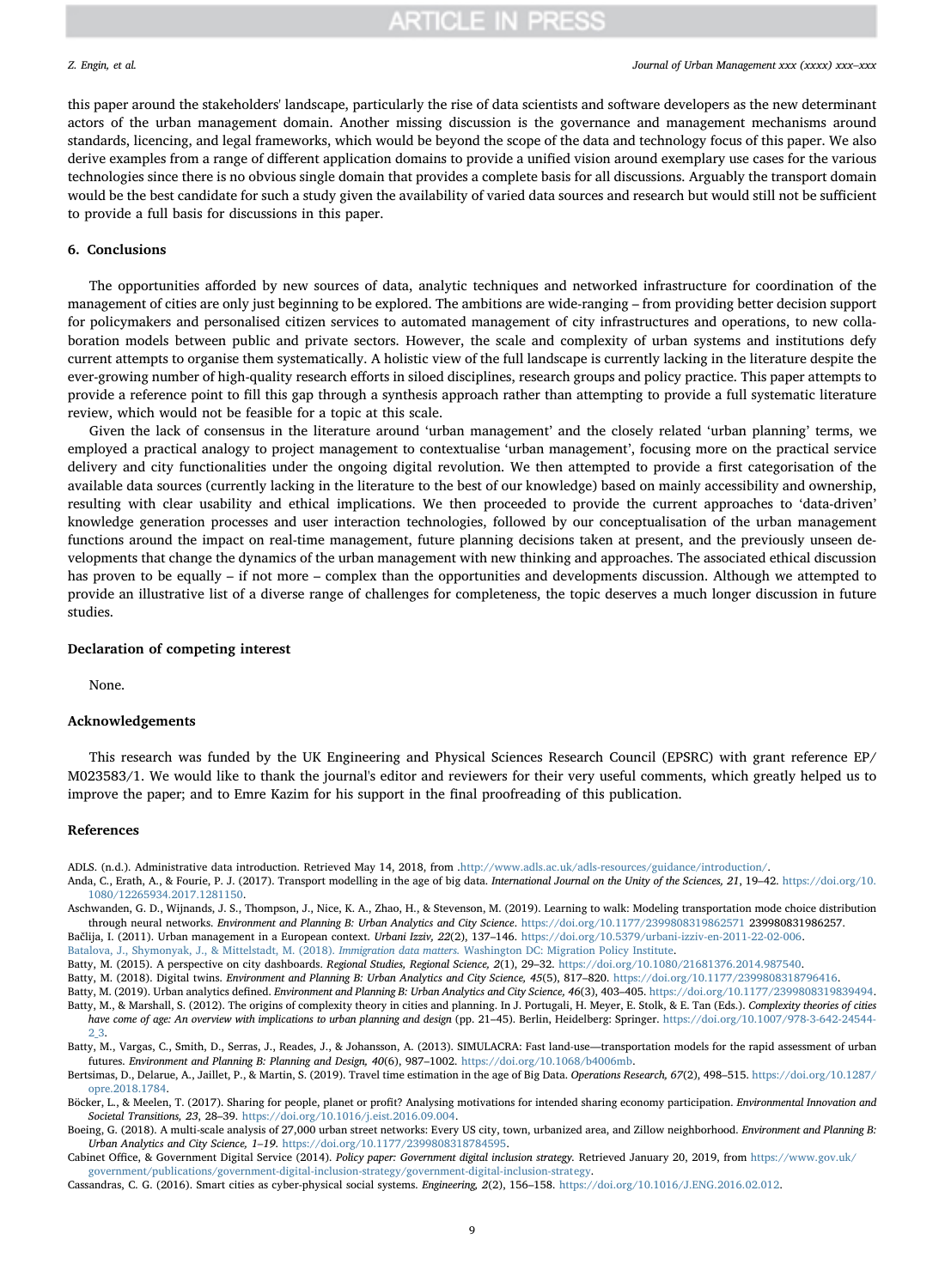<span id="page-9-0"></span>Castells, M. (2000). The rise of the network society [\(2nd ed.\). Cambridge, MA, USA: Blackwell Publishers, Inc.](http://refhub.elsevier.com/S2226-5856(19)30115-3/sref16)

- <span id="page-9-35"></span>Cottrill, C. D., Pereira, F. C., Zhao, F., Dias, I. F., Lim, H. B., Ben-Akiva, M. E., et al. (2013). Future mobility survey: Experience in developing a smartphone-based travel survey in Singapore. Transportation Research Record, 2354(1), 59-67. [https://doi.org/10.3141/2354-07.](https://doi.org/10.3141/2354-07)
- <span id="page-9-42"></span>Cramer, J., & Krueger, A. B. (2016). Disruptive change in the taxi business: The case of Uber. The American Economic Review, 106(5), 177–182. [https://doi.org/10.](https://doi.org/10.1257/aer.p20161002) [1257/aer.p20161002](https://doi.org/10.1257/aer.p20161002).
- <span id="page-9-3"></span>Davey, K. J. (1993). Elements of urban management. [Washington DC: The World Bank.](http://refhub.elsevier.com/S2226-5856(19)30115-3/sref19)
- <span id="page-9-17"></span>van Dijk, J. (2018). Identifying activity-travel points from GPS-data with multiple moving windows. Computers, Environment and Urban Systems, 70. [https://doi.org/10.](https://doi.org/10.1016/j.compenvurbsys.2018. 02.004) [1016/j.compenvurbsys.2018. 02.004.](https://doi.org/10.1016/j.compenvurbsys.2018. 02.004)
- <span id="page-9-29"></span>D'Andrea, E., Ducange, P., Bechini, A., Renda, A., & Marcelloni, F. (2019). Monitoring the public opinion about the vaccination topic from tweets analysis. Expert Systems with Applications, 116, 209–226. <https://doi.org/10.1016/j.eswa.2018.09.009>.
- <span id="page-9-23"></span>Engin, Z., & Treleaven, P. (2018). Algorithmic government: Automating public services and supporting civil servants in using data science technologies. The Computer Journal. <https://doi.org/10.1093/comjnl/bxy082>.
- <span id="page-9-27"></span>Farkash, Z. (2018). [Government chatbots: 5 ways chatbots can personalize public service](http://refhub.elsevier.com/S2226-5856(19)30115-3/sref23).
- <span id="page-9-44"></span>Ferranti, D., Krane, D., & Craft, D. (2017). The value of prior knowledge in machine learning of complex network systems. Bioinformatics, 33(22), 3610-3618. [https://](https://doi.org/10.1093/bioinformatics/btx438) [doi.org/10.1093/bioinformatics/btx438](https://doi.org/10.1093/bioinformatics/btx438).
- <span id="page-9-21"></span>Ferreira, N., Lage, M., Doraiswamy, H., Vo, H., Wilson, L., Werner, H., et al. (2015). Urbane: A 3D framework to support data driven decision making in urban development. 2015 IEEE conference on visual analytics science and technology (VAST) (pp. 97-104). IEEE. [https://doi.org/10.1109/VAST.2015.7347636.](https://doi.org/10.1109/VAST.2015.7347636)
- <span id="page-9-28"></span>Fox, S. (2016). Why construction needs smart contracts. Retrieved January 20, 2019, from [https://www.thenbs.com/knowledge/why-construction-needs-smart](https://www.thenbs.com/knowledge/why-construction-needs-smart-contracts)**contracts**
- <span id="page-9-40"></span>Froese, M. (2018). How electric vehicles can support the grid. Retrieved January 20, 2019, from [https://www.energystoragenetworks.com/how-electric-vehicles-can](https://www.energystoragenetworks.com/how-electric-vehicles-can-support-the-grid/)[support-the-grid/.](https://www.energystoragenetworks.com/how-electric-vehicles-can-support-the-grid/)
- <span id="page-9-26"></span>Gagliardi, D., Schina, L., Lucio, M., Mangialardi, G., Niglia, F., & Corallo, A. (2017). Information and communication technologies and public participation: Interactive maps and value added for citizens. Government Information Quarterly, 34(1), 153–166. [https://doi.org/10.1016/j.giq.2016. 09.002.](https://doi.org/10.1016/j.giq.2016. 09.002)
- <span id="page-9-24"></span>Gallotti, R., & Barthelemy, M. (2015). The multilayer temporal network of public transport in Great Britain. Scientific Data, 2. <https://doi.org/10.1038/sdata.2014.56> [140056. Retrieved from](https://doi.org/10.1038/sdata.2014.56).
- <span id="page-9-32"></span>Garcia, A. R. (2019). AI, IoT, Big data, and technologies in digital economy with blockchain at sustainable work satisfaction to smart mankind: Access to 6th dimension of human rights. In N. V. M. Lopes (Ed.). Smart governance for cities: Perspectives and experiences (pp. 83–131). Cham: Springer. [https://doi.org/10.1007/978-3-030-](https://doi.org/10.1007/978-3-030-22070-9_6) [22070-9\\_6](https://doi.org/10.1007/978-3-030-22070-9_6).
- <span id="page-9-7"></span>Geertman, [S., Allan, A., Zhan, Q., & Pettit, C. \(2019\). Computational urban planning and management for smart cities: An introduction.](http://refhub.elsevier.com/S2226-5856(19)30115-3/sref31) International conference on [computers in urban planning and urban management](http://refhub.elsevier.com/S2226-5856(19)30115-3/sref31) (pp. 1–14). Springer.
- <span id="page-9-15"></span>Goodchild, M. F. (2013). The quality of big (geo)data. Dialogues in Human Geography, 3(3), 280-284. [https://doi.org/10.1177/2043820613513392.](https://doi.org/10.1177/2043820613513392)
- <span id="page-9-13"></span>Gray, S., O'Brien, O., & Hügel, S. (2016). Collecting and visualizing real-time urban data through city dashboards. Built Environment, 42(3), 498–509. [https://doi.org/](https://doi.org/10.2148/benv.42.3.498) [10.2148/benv.42.3.498.](https://doi.org/10.2148/benv.42.3.498)
- <span id="page-9-9"></span>Groves, R. (2011). Designed data" and "organic data. <https://www.census.gov/newsroom/blogs/director/2011/05/designed-data-and-organic-data.html>.
- <span id="page-9-43"></span>Guttentag, D. (2015). Airbnb: Disruptive innovation and the rise of an informal tourism accommodation sector. Current Issues in Tourism, 18(12), 1192-1217. [https://](https://doi.org/10.1080/13683500.2013.827159) [doi.org/10.1080/13683500.2013.827159.](https://doi.org/10.1080/13683500.2013.827159)
- <span id="page-9-5"></span>[Hall, P., & Tewdwr-Jones, M. \(2010\).](http://refhub.elsevier.com/S2226-5856(19)30115-3/sref36) Urban and regional planning (5th ed.). London: Routledge.
- <span id="page-9-37"></span><span id="page-9-33"></span>Hammoudeh, M., & Arioua, M. (2018). Sensors and actuators in smart cities. Journal of Sensor and Actuator Networks, 7(1), 8. <https://doi.org/10.3390/jsan7010008>. Hillier, B., & Hanson, J. (1989). The social logic of space. [Cambridge: Cambridge University Press](http://refhub.elsevier.com/S2226-5856(19)30115-3/sref38).
- <span id="page-9-19"></span>Ibrahim, M. R., Titheridge, H., Cheng, T., & Haworth, J. (2019). predictSLUMS: A new model for identifying and predicting informal settlements and slums in cities from street intersections using machine learning. Computers, Environment and Urban Systems, 76, 31-56. <https://doi.org/10.1016/j.compenvurbsys.2019.03.005>. James, B. (2018). [AI and jobs: The role of demand \(No. 24235\).](http://refhub.elsevier.com/S2226-5856(19)30115-3/sref40) (Cambridge, MA, USA).
- <span id="page-9-34"></span><span id="page-9-31"></span>Kamel Boulos, M. N., Lu, Z., Guerrero, P., Jennett, C., & Steed, A. (2017). From urban planning and emergency training to Pokémon Go: Applications of virtual reality GIS (VRGIS) and augmented reality GIS (ARGIS) in personal, public and environmental health. International Journal of Health Geographics, 16(1), 7. [https://doi.](https://doi.org/10.1186/s12942-017-0081-0) [org/10.1186/s12942-017-0081-0](https://doi.org/10.1186/s12942-017-0081-0).
- <span id="page-9-2"></span>Kearns, A., & Paddison, R. (2000). New challenges for urban governance. Urban Studies, 37(5-6), 845-850. <https://doi.org/10.1109/MM.2016.13>.
- <span id="page-9-38"></span>Kitchin, R., Lauriault, T. P., & McArdle, G. (2015). Knowing and governing cities through urban indicators, city benchmarking and real-time dashboards. Regional Studies, Regional Science, 2(1), 6–28. [https://doi.org/10.1080/21681376.2014.983149.](https://doi.org/10.1080/21681376.2014.983149)
- <span id="page-9-30"></span>Klein, B., Koenig, R., & Schmitt, G. (2017). Managing urban resilience: Stream processing platform for responsive cities. Informatik-Spektrum, 40(1), 35-45. [https://doi.](https://doi.org/10.1007/s00287-016-1005-2) [org/10.1007/s00287-016-1005-2](https://doi.org/10.1007/s00287-016-1005-2).
- <span id="page-9-18"></span>Kontokosta, C., Hong, B., Johnson, N. E., & Starobin, D. (2018). Using machine learning and small area estimation to predict building-level municipal solid waste generation in cities. Computers, Environment and Urban Systems, 70, 151-162. <https://doi.org/10.1016/j.compenvurbsys. 2018.03.004>.
- <span id="page-9-11"></span>Kontokosta, C., & Johnson, N. (2017). Urban phenology: Toward a real-time census of the city using Wi-Fi data. Computers, Environment and Urban Systems, 64, 144–153. <https://doi.org/10.1016/j.compenvurbsys.2017.01.011>.
- <span id="page-9-6"></span>Lai, S.-K. (2013). Scope of urban management revisited. Journal of Urban Management, 2(2), 1–2. [https://doi.org/10.1016/S2226-5856\(18\)30068-2](https://doi.org/10.1016/S2226-5856(18)30068-2).
- <span id="page-9-12"></span>Lan, T., Kandt, J., & Longley, P. A. (2019). Geographic scales of residential segregation in English cities. Urban Geography, 1-21. [https://doi.org/10.1080/02723638.](https://doi.org/10.1080/02723638.2019.1645554) [2019.1645554](https://doi.org/10.1080/02723638.2019.1645554).
- <span id="page-9-16"></span>Lansley, G., Li, W., & Longley, P. A. (2019). Creating a linked consumer register for granular demographic analysis. Journal of the Royal Statistical Society. [https://doi.](https://doi.org/10.1111/rssa.12476) org/10.1111/rssa.12476 [Series A \(statistics in society\).](https://doi.org/10.1111/rssa.12476)
- <span id="page-9-25"></span>Lee, S. K., Kwon, H. R., Cho, H., Kim, J., & Lee, D. (2016). [International case studies of smart cities: Singapore, Republic of Singapore.](http://refhub.elsevier.com/S2226-5856(19)30115-3/sref50) Singapore: Inter-American [Development Bank](http://refhub.elsevier.com/S2226-5856(19)30115-3/sref50).
- <span id="page-9-22"></span>Liang, F., Das, V., Kostyuk, N., & Hussain, M. M. (2018). Constructing a data-driven society: China's social credit system as a state surveillance infrastructure. Policy & Internet, 10, 415–453. [https://doi.org/10.1002/poi3.183.](https://doi.org/10.1002/poi3.183)
- <span id="page-9-41"></span>Li, Z., Kang, J., Yu, R., Ye, D., Deng, Q., & Zhang, Y. (2018). Consortium blockchain for secure energy trading in industrial Internet of Things. IEEE Transactions on Industrial Informatics, 14(8), 3690–3700. [https://doi.org/10.1109/TII.2017.2786307.](https://doi.org/10.1109/TII.2017.2786307)
- <span id="page-9-10"></span>Lloyd, A., & Cheshire, J. (2018). Detecting address uncertainty in loyalty card data. Applied Spatial Analysis and Policy, 1-21. [https://doi.org/10.1007/s12061-018-](https://doi.org/10.1007/s12061-018-9250-1) [9250-1.](https://doi.org/10.1007/s12061-018-9250-1)
- <span id="page-9-20"></span>[Lommatzsch, A. \(2018\). A next generation chatbot-framework for the public administration. In M. Hodo](http://refhub.elsevier.com/S2226-5856(19)30115-3/sref54)ň, G. Eichler, C. Erfurth, & G. Fahrnberger (Eds.). Innovations for community services (pp. 127–[141\). Cham: Springer International Publishing.](http://refhub.elsevier.com/S2226-5856(19)30115-3/sref54)
- <span id="page-9-14"></span>Longley, P. A., Adnan, M., & Lansley, G. (2015). The geotemporal demographics of Twitter usage. Environment and Planning A: Economy and Space, 47(2), 465–484. <https://doi.org/10.1068/a130122p>.
- <span id="page-9-8"></span>[Longley, P. A., Cheshire, J., & Singleton, A. \(Eds.\). \(2018\).](http://refhub.elsevier.com/S2226-5856(19)30115-3/sref56) Consumer data research. London: UCL Press.
- <span id="page-9-39"></span>Luo, Y., Itaya, S., Nakamura, S., & Davis, P. (2014). Autonomous cooperative energy trading between prosumers for microgrid systems. 39th annual IEEE conference on local computer networks workshops (pp. 693–696). . <https://doi.org/10.1109/LCNW.2014.6927722>.
- <span id="page-9-4"></span>Lycett, M., Rassau, A., & Danson, J. (2004). Programme management: A critical review. International Journal of Project Management, 22(4), 289–299. [https://doi.org/](https://doi.org/10.1016/j.ijproman.2003.06.001) [10.1016/j.ijproman.2003.06.001](https://doi.org/10.1016/j.ijproman.2003.06.001).
- <span id="page-9-1"></span>Mans, [U., Giest, S., & Baar, T. \(2018\). Can big data make a di](http://refhub.elsevier.com/S2226-5856(19)30115-3/sref59)fference for urban management? In T. Elmqvist (Ed.). Urban planet (pp. 218-238). Cambridge: Cambridge: [University Press.](http://refhub.elsevier.com/S2226-5856(19)30115-3/sref59)
- <span id="page-9-36"></span>[Markou, C. \(2019\). Governance by numbers when numbers don't lie: The cybernetic path of law towards legal singularity. In M. Tinnirello, & T. Lozano \(Eds.\).](http://refhub.elsevier.com/S2226-5856(19)30115-3/sref60) The